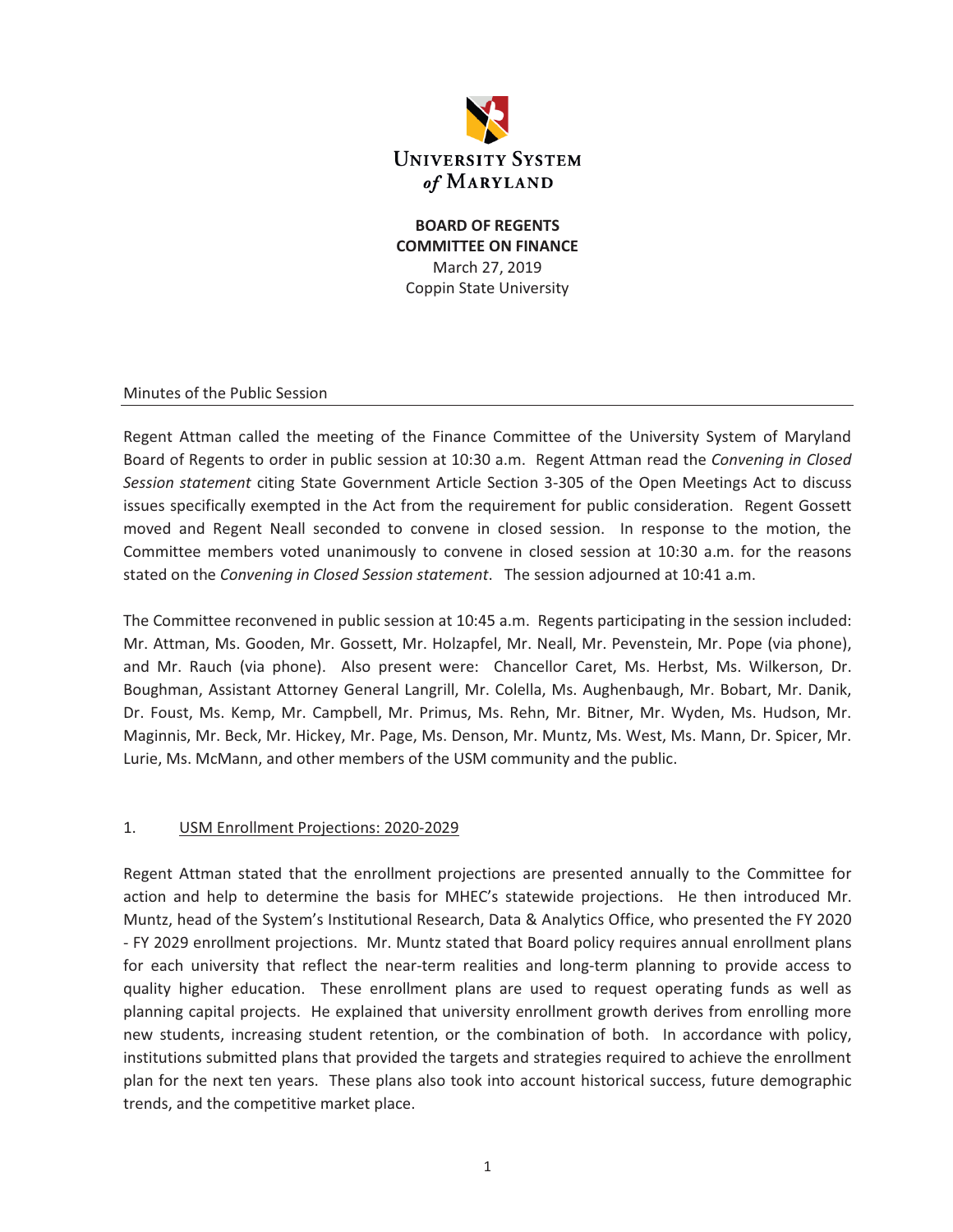Mr. Muntz indicated that in the near-term and the long-term, the System's aggregate enrollment plan includes institutions that are expecting lower enrollment, high enrollment, and no change in enrollment. In the short-term, overall headcount is projected to increase in Fall 2019 by 0.6%, an increase from 176,430 to 177,554. Those institutions that are growing include Bowie, Frostburg, Salisbury, Towson, UMBC, University of Maryland, College Park, and UMUC. While the University of Baltimore and University of Maryland Eastern Shore project decreases, there is no change in enrollment projected for Coppin and the University of Maryland, Baltimore. Mr. Muntz also covered the projected headcount growth for the long-term. Overall, projected headcount growth for the ten-year period is 6.6%, an increase from 176,430 to just over 188,000. Most of the growth will be occurring at the undergraduate level. He discussed the matter of the State of Maryland being a net-exporter of high school graduates. Essentially, more student leave the State for higher education opportunities than come in to Maryland. Looking ahead to 2025, the number of high school graduates will decrease, thus increasing competition for Maryland high school graduates in the long-term. Mr. Muntz emphasized that USM institutions must use the next five years to solidify their Maryland market share before competition intensifies by out-ofstate competitors.

**The Finance Committee recommended that the Board of Regents approve the enrollment projections.**  The presentation is available online http://www.usmd.edu/regents/agendas/

(Regent Attman moved recommendation, seconded by Regent Gooden; unanimously approved)

#### 2. University System of Maryland: Self-Support Charges and Fees for FY 2020

Regent Attman stated that that the Schedule of Self-Support Charges and Fees contains the proposed charges for room, board and parking. These are basically the user type fees that fund the self-support operations on each of the campuses. While most of the rate increases for a standard dorm room fall in the range of 2%-4.4%, Regent Attman explained that in Frostburg's case, the University is in the midst of a multi-year plan to provide upgrades to the residence halls that have not yet been renovated and the construction of a new residence hall. Frostburg has many older residential facilities that are in need of renovation and the Board has been supportive of this initiative to reinvigorate the student housing stock. Regent Attman noted that there were campus vice presidents and representatives available from each institution if anyone had specific questions. In response to a general question regarding funding for deferred maintenance of auxiliary facilities, Ms. Herbst responded that yes, those costs would be the responsibility of the self-support operation as well as covering the employee COLA increase. Mr. Colella added that there was a 2% annual reinvestment in facility renewal.

## **The Finance Committee recommended that the Board of Regents approve the proposed self-support charges and fees for FY 2020 as set forth in the item's schedule.**

(Regent Attman moved recommendation, seconded by Regent Gooden; unanimously approved)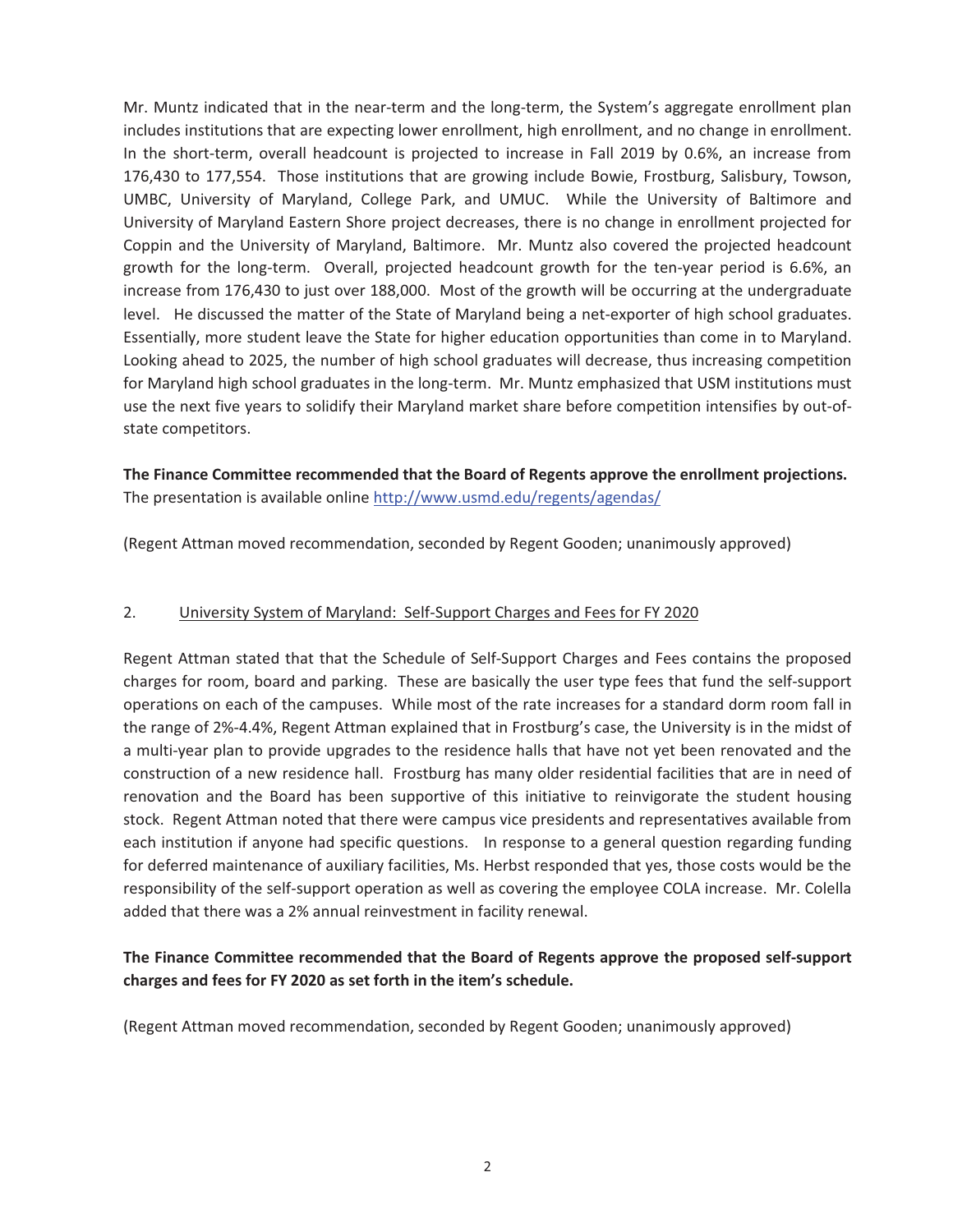## 3. University System of Maryland: Proposed Amendment to USM Policy VIII-2.70—Policy on Student Classification for Admission and Tuition Purposes

Regent Attman indicated that after internal discussions and a review by the OAG Educational Affairs Division, it was determined that administrative revisions to the policy were in order. He pointed out the amended language on page 6 of the item. Essentially, "Anyone who lives in Maryland, … and is entitled to rehabilitation under Title 38 United States Code §3102 (a) will continue to retain in-state status if the individual is using educational benefits under chapter 30, 31 or 33." Regent Attman also provided some background on the veterans' program. For the purposes of the proposed administrative revision to the Policy VIII-2.70 to provide in-state tuition rate to veterans as mandated by the Department of Veteran Affairs Expiring Authorities Act of 2018 of the 115<sup>th</sup> Congress (2017-2018), the term "rehabilitation" includes veterans who qualify in accordance with the basic entitlements of Chapter 38 – *"Veteran's Benefits"* of the United States Code as follows: A veteran who has a service-connected disability rated at 10 percent, 20 percent or more which as incurred or aggravated in service; or a veteran hospitalized or receiving outpatient medical care, services, or treatment for a service-connected disability pending discharge from the active military, naval, or air service; or a veteran is determined by the Secretary to be in need of rehabilitation because of a serious employment handicap. Regent Attman recognized Dr. Boughman in the audience, if there were any questions.

## **The Finance Committee recommended that the Board of Regents approve the proposed policy amendment as presented.**

(Regent Attman moved recommendation, seconded by Regent Gossett; unanimously approved)

# 4. Board of Regents Statement of Values and Expectations on Collaboration and Cooperative Efforts in Acquiring and Implementing New Information Technology and Upgrading Business Processes

Regent Attman communicated that the item was an outgrowth of discussion from the E&E Workgroup. The purpose of the Board Statement is to encourage institutions to work together. Ms. Herbst recognized and thanked the vice presidents and chief information officers for coming together to work on the document. Ms. Herbst explained that over the next several years, almost all of the USM institutions will need to make decisions about their institutuional information systems and processes. She underscored the value of collaboration in clusters, as well as pointing out the need to upgrade business practices to be current, reliable, transparent, and supportive our institutions. Several of the regents acknowledged the great opportunity for Systemness—together with the potential for savings and consistency. While suggesting that the Statement, as presented, was a "good start" and a "prime opportunity," the general sense of the regents was that there was still room for strengthening of the Statement. Suggestions included the establishment of a steering committee, an actionable plan with milestones and check-in points with periodic reporting. Following the discussion, Regent Attman suggested that the Statement be pulled back from consideration at this point, and asked Ms. Herbst to rework the document and return to the Board in April with a revised Statement.

## **There was no action taken on this item.**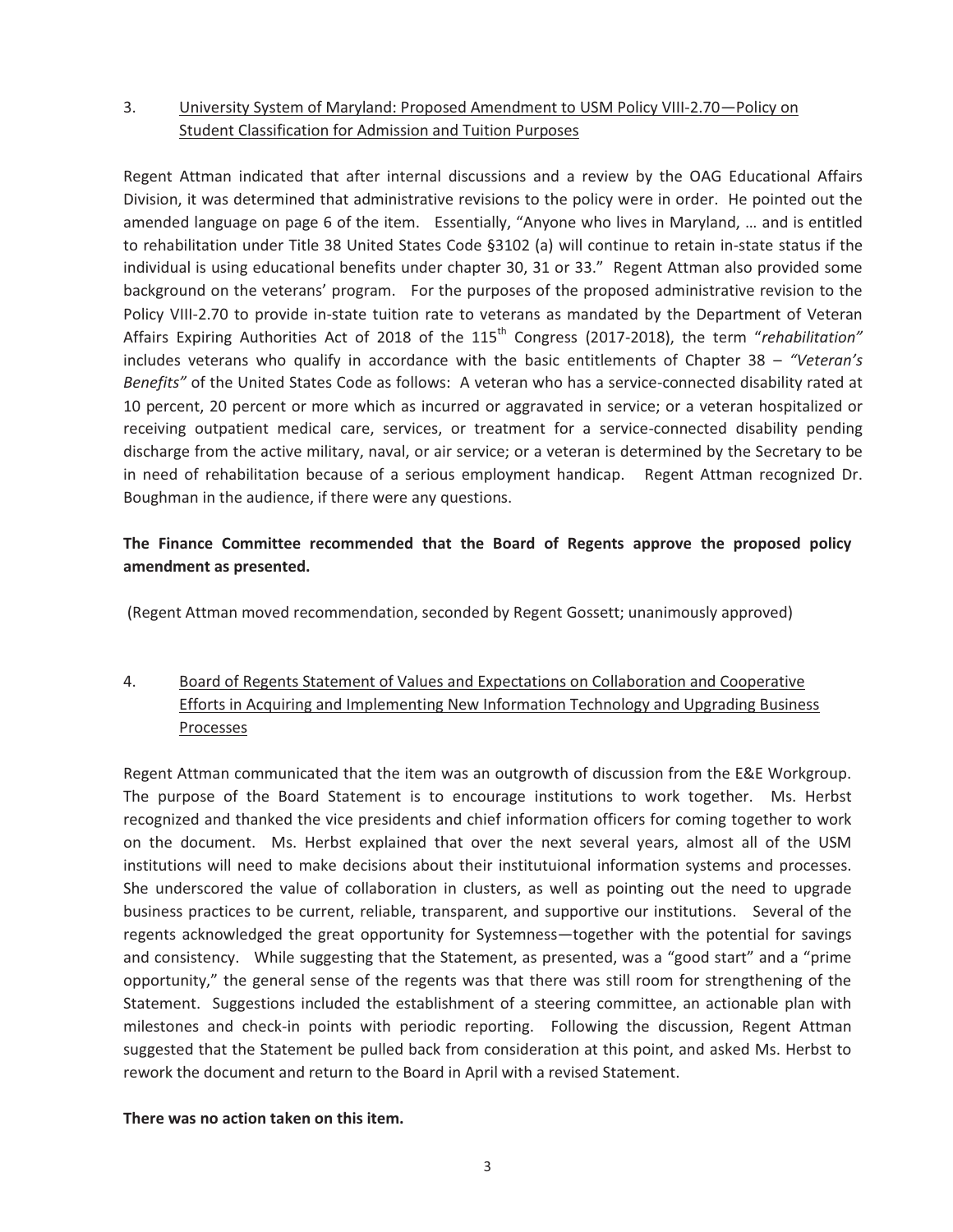## 5. University of Maryland, Baltimore: Dental Student Clinics Management Contract

Regent Attman stated that the University seeks to exercise the third of five one-year renewal options with U.M. FDSP Associates for the day-to-day operations of the student dental clinics. This group is notfor-profit and has been running the clinics for many years. FDSP receives no compensation other than the reimbursable personnel expenses and reasonable out-of-pocket expenses that are reviewed by the Dental School. The estimated dollar amount for the upcoming contract year is \$11.8 million. Regent Gossett inquired if the program was audited. Mr. Bitner, UMB's Sr. Associate Vice President, responded "yes."

# **The Finance Committee recommended that the Board of Regents approve for the University of Maryland, Baltimore the request to exercise the third one-year renewal option with U.M. FDSP Associates, P.A. as described in the item.**

(Regent Attman moved recommendation, seconded by Regent Gossett; unanimously approved)

## 6. University of Maryland Eastern Shore: Dining Services Contract Renewal

Regent Attman welcomed Mr. Lester Primus, the recently appointed vice president. Regent Attman then provided a summary of the request. The University is seeking approval to exercise a one-year contract renewal with Thompson Hospitality and to exercise subsequent renewal options at their sole discretion through the year 2024. The estimated contract amount, if all five-years are exercised, is \$32 million. Regent Attman stated that the contract is a revenue generating contract for the University that is expected to produce \$8 million if all five-year options are exercised. In addition, the contractor will invest \$5.9 million over the potential ten-year term of the contract for dining facilities capital improvements.

**The Finance Committee recommended that the Board of Regents approve for the University of Maryland Eastern Shore to renew the contract with Thompson Hospitality, and to exercise any annual renewal option at their sole-discretion, with a total contract amount of approximately \$32 million if all options are exercised.**

(Regent Attman moved recommendation, Regent Pope seconded, unanimously approved)

## 7. Frostburg State University: Dining Services Contract Renewal

Regent Attman summarized the item. The University is seeking to exercise the sole five-year renewal with Compass Group USA-Chartwells Division with an estimated amount of \$62 million. Similar to the UMES contract, this is a revenue producing contract whereby the University receives an 18% commission on external sales and catering. The contractor will invest \$7.3 million in capital for dining facilities improvements over the ten-year term. Regent Attman recognized and welcomed Mr. Wyden, the University's vice president for administration and finance.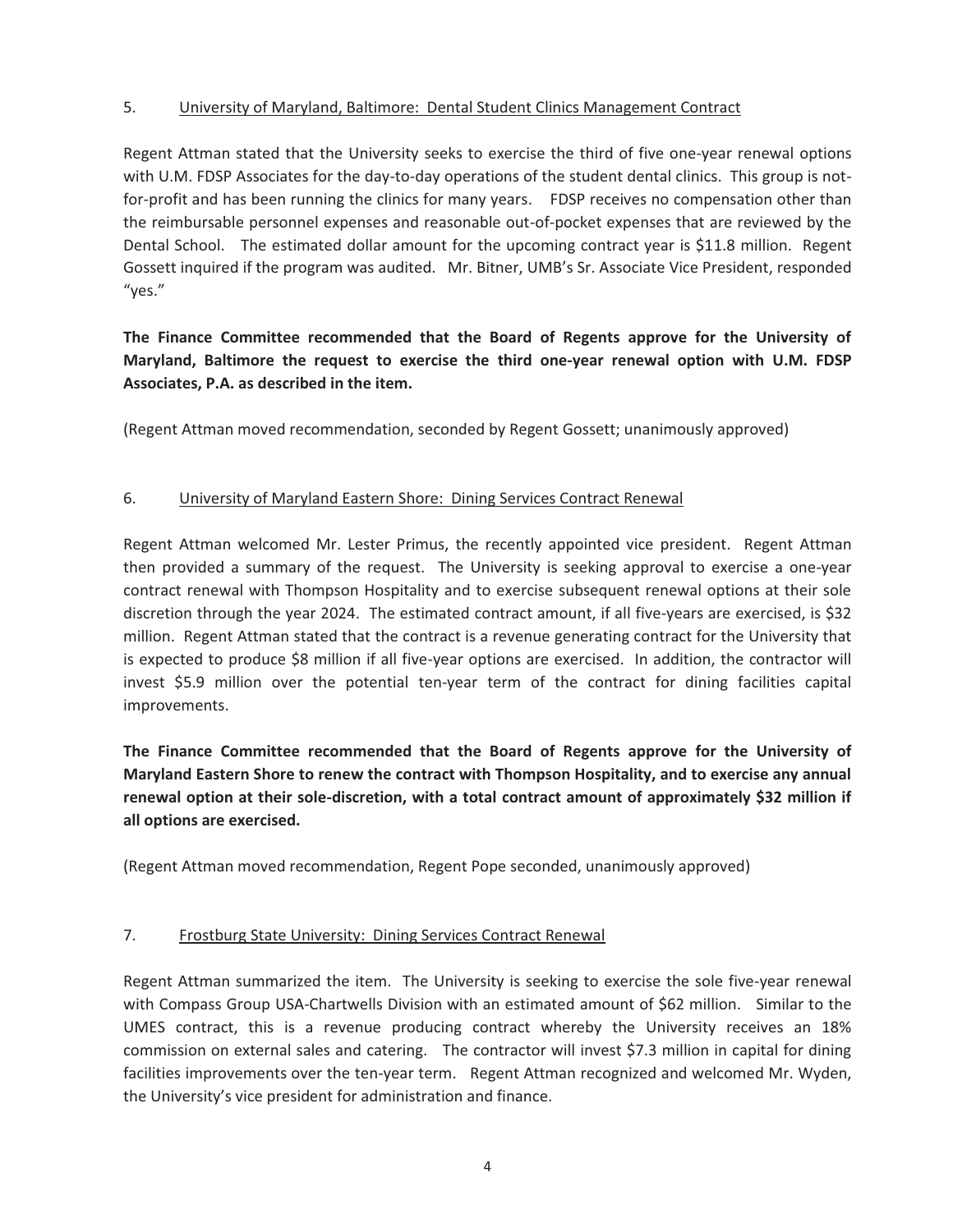**The Finance Committee recommended that the Board of Regents approve for Frostburg State University to renew the contract with Compass Group USA, Inc. by and through its Chartwells Division for a term of five years in the amount of approximately \$62 million to commence on May 23, 2019.** 

(Regent Attman moved recommendation, Regent Gossett seconded, unanimously approved)

## 8. University of Maryland, College Park: Sale and Ground Lease of Land to Gilbane Development Company to Develop Graduate Student Housing, Townhomes, and Access Roadways

Regent Attman stated that the University is seeking approval for a partnership with Gilbane Development Company to develop what will be called the Western Gateway. The purpose of the project is to provide much needed graduate student housing as well as a market-rate townhouse development located on the northwestern edge of the campus bounded by Mowatt Lane and Campus Drive. Regent Attman noted that the project will be built on an assemblage of private and public land. He explained that there are two components to the transaction: a long-term ground lease and a sale of property. First, the University is requesting approval to ground lease approximately 2.26 acres to support the graduate student housing development for seventy-five years with two ten-year renewals. The ground lease will impose restrictions requiring the developer to make priority offering of the 300 units for graduate students. A formula will be developed as part of the ground lease to mandate belowmarket rents in exchange for an abatement of the annual ground rent appraised at \$622,500 annually. Second, the University is requesting approval to sell approximately 9.1 acres to GDC for \$810,000which is the higher of the two appraised values—to support development of the market-rate townhouses. Closing is contingent on GDC obtaining all necessary approval from Prince George's County. Regent Attman recognized Mr. Colella, vice president for administrative affairs, in the audience. Mr. Colella recapped that graduate student housing is always in short supply, so this project will be very beneficial to the campus.

**The Finance Committee recommended that the Board of Regents approve for the University of Maryland, College Park the disposition by sale of approximately 9.1 acres of University land on Mowatt Lane and Campus Drive and the lease of approximately 2.26 acres of University land on Mowatt Lane to the Gilbane Development Company, in consultation with the System Office and after appropriate legal review, consistent with the University System of Maryland Policy on "Acquisition and Disposition of Real Property."** 

(Regent Attman moved recommendation, Regent Gossett seconded, unanimously approved)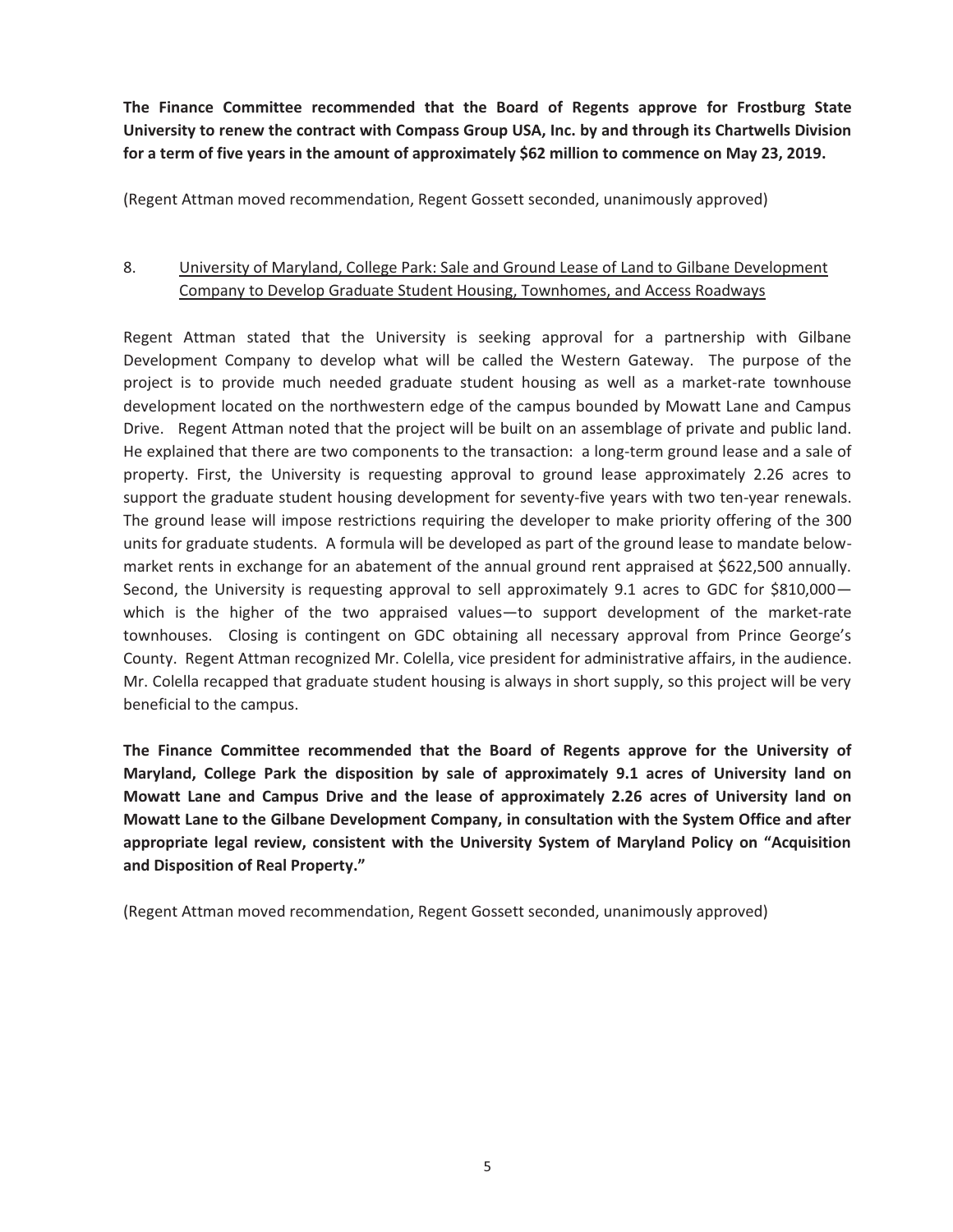## 9. University of Maryland, College Park: Increase in Project Budget Authorization for Improvements and Approval of MEDCO Financing at Calvert Road Child Care Facility

Regent Attman reminded the regents that last June, the Board approved for the University to enter into a forty-year ground lease with the City of College Park for the operation of a new Child Care Facility that would serve both the campus and the City with 120 child care seats. The approval was for a budget of approximately \$6 million. Regent Attman explained that due to design modifications and construction inflation, the project budget is now approximately \$7.2 million. As a result of the growth in the project budget, the University is again seeking approval of the Board, through the Finance Committee. Regent Attman reported that the University intends to finance the capital improvements through MEDCO issued bonds. That financing will be in the form of a lease/leaseback or similar transaction, with the sublease structured as a Capital Lease. In response to a question from Regent Gooden, Mr. Colella indicated that the extended timeframe of the project together with the historic preservation requirements were two of the main drivers in the increase of the project cost. Mr. Colella offered that they have a project contingency, will have a guaranteed maximum price, and have selected an operator for the child care center. He added that since the University's Center for Young Children is focused on early childhood programming and does not accommodate infants, this project will help to satisfy a longstanding need.

# **The Finance Committee recommended that the Board of Regents approve for the University of Maryland, College Park an increase in the project budget for the Calvert Road Child Care Facility, with a total cost of approximately \$7.2 million to be financed as described in the item.**

(Regent Attman moved recommendation, Regent Gossett seconded, unanimously approved)

## 10. University of Maryland, College Park: Proposed Joint Development of City Hall Block

Regent Attman reviewed the information item regarding the proposed joint development of the City Hall block. The University is currently in the planning and design phase of the development of this block, the majority of which is owned by the City and the remainder is owned by Terrapin Development Company. The proposal is to jointly develop this block with demolition of all improvements and a replacement building of approximately 100,000 square feet. The plan is for the University to occupy approximately 43,000 square feet, the City to occupy 50,000 square feet and the remaining 7,000 square feet to be ground level retail space. The total project budget is estimated to be \$43 million, of which the University's share would be approximately \$25 million. Regent Attman noted that MEDCO would finance the construction of the building.

## **The item was accepted for information purposes.**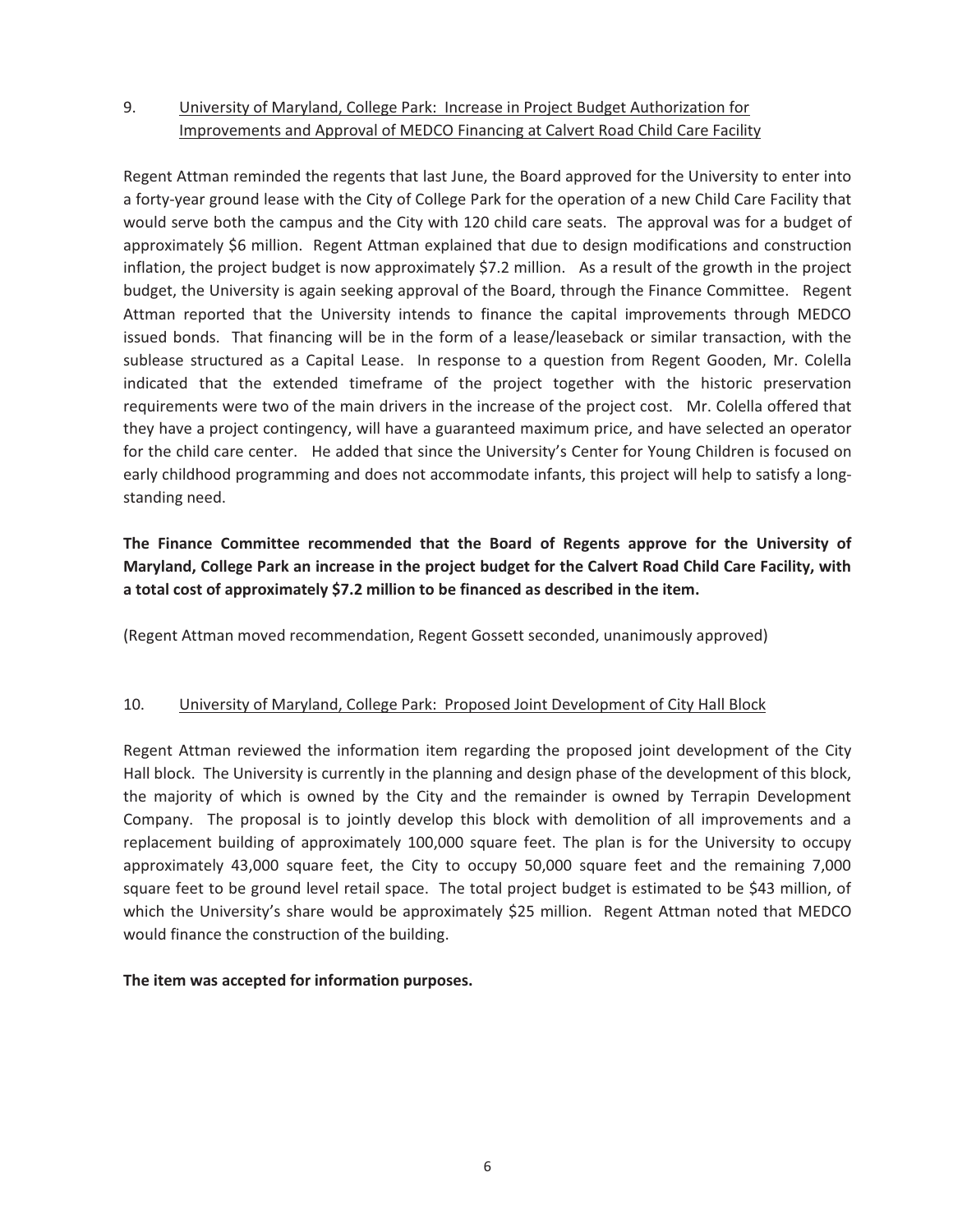## 11. University of Maryland, Baltimore: Replacement of Sanitary Drain Piping and Associated Systems on Two Floors in Bressler Research Building

The University asked for approval of a project to replace the sanitary drain piping and associated systems on two floors of the Bressler Research Building. Regent Attman conveyed that the drain lines serving the animal care facilities on the 6th floor of the Bressler Building had begun leaking animal waste into the ceiling of the floor below and the University must act quickly to correct the problem. Regent Attman stated that the project consists of restoring and upgrading selected mechanical utilities located in the 5th floor ceiling and floor finishes for the Cage Wash Room serving the Animal Facility above. The utility work will be completed sequentially in several phases to minimize disruption to the research support operations. He added that the University will proactively use this opportunity to replace all related utilities lines in the vicinity. This will provide significant economies of scale versus going back later to replace the other deteriorated systems. The total cost of the project is estimated at \$5.9 million, to be paid with institutional funding.

**The Finance Committee recommended that the Board of Regents approve the Bressler Research Building 5th, 6th Floors Replace Sanitary Drain Piping Project and Associated Systems as described in the item.** 

(Regent Attman moved recommendation, Regent Gooden seconded, unanimously approved)

The meeting was adjourned at 11:57 a.m.

Respectfully submitted,

 Gary L. Attman Interim Chair, Committee on Finance